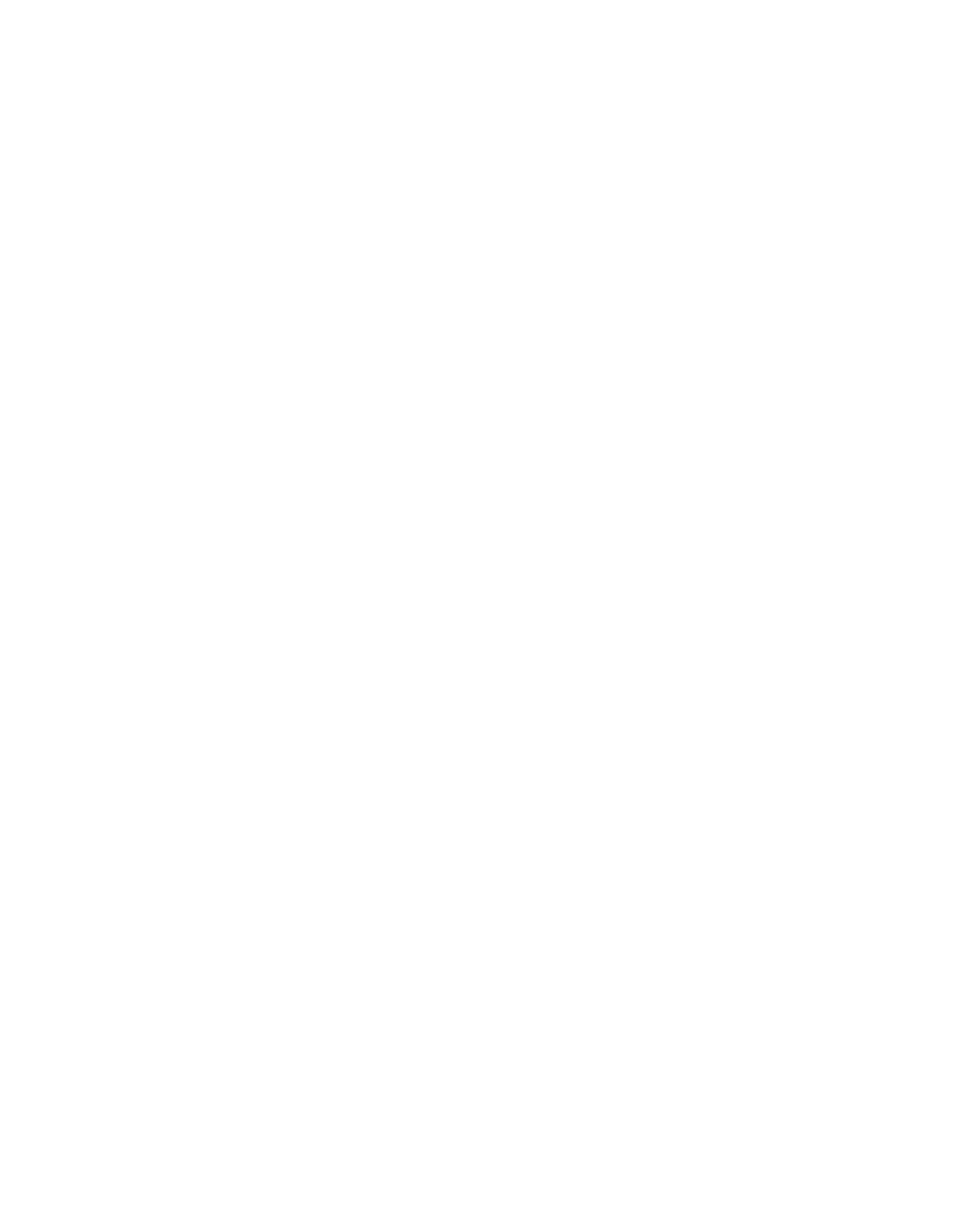- 77. Jensen P. Maternal behaviour and mother—young interactions during lactation in free-ranging domestic pigs. Appl. Anim. Behav. Sci. 1988; 20(3-4):297-308. https://doi.org/10.1016/0168-1591(88)90054-8
- 78. Ellendorff F, Forsling ML, Poulain DA. The milk ejection reflex in the pig. J. Physiol. 1982;333(1): 577-594. https://doi.org/10.1113/jphysiol.1982.sp014470
- 79. Lohmeier RY, Gimberg-Henrici CGE, Burfeind O, Krieter J. Suckling behaviour and health parameters of sows and piglets in free-farrowing pens. Appl. Anim. Behav. Sci. 2019:211:25-32. <https://doi.org/10.1016/j.applanim.2018.12.006>
- 80. Jensen P, Gustafsson M, Augustsson H. Teat massage after milk ingestion in domestic piglets: an example of honest begging?. Anim. Behav. 1998;55(4):779-786. https://doi.org/10.1006/anbe.1997.0651
- 81. Algers B. Nursing in pigs: communicating needs and distributing resources. J. Anim. Sci. 1993;71(10): 2826- 2831. https://doi.org/10.2527/1993.71102826x
- 411 82. Cronin GM, Smith JA. Suckling behaviour of sows in farrowing crates and straw-bedded pens. Appl. Anim. 412 Behav. Sci. 1992;33(2-3):175-189. https://doi.org/10.1016/s01 3-159 (05)80006-1
- 413 83. Cronin GM, Dunsmore B, Leeson E. The effects of farrowing nest size and width on sow and piglet behaviour 414 and piglet survival. Appl. Anim. Behav. Sci. 1998;6 (4):331-34. https://doi.org/10.1016/s0168-1591(98)00159- 2 in pigs: communicating needs and distributing resources. J. Anim.<br>
rg/10.2527/1993.71102826x<br>
1 JA. Suckling behaviour of sows in farrowing crates and streetly-be-<br>
33(2-3):175-189. https://doi.org/10.1016/s01 x-159 (05)8
- 416 84. Hötzel MJ. Improving farm animal wel are: Is evolution or revolution needed in production systems. Dilemmas 417 in animal welfare. 2014;67-84. https://doi.org/10.1 79/9781780642161.0067
- 418 85. Petersen V, Simonsen HB, Lawson LG. 1 e effect of environmental stimulation on the development of behaviour in pigs. Appl. Anim. Behav. Sci. 1995;45(3-4):215-224. https://doi.org/10.1016/0168-1591(95)00631-2
- 420 86. Oostindjer M, van den Brand H, Kemp B, Bolhuis JE. Effects of environmental enrichment and loose housing of 421 lactating sows on piglet behaviour before and after weaning. Appl. Anim. Behav. Sci. 2011;134(1-2):31-41. <https://doi.org/10.1016/j.applanim.2011.06.011>
- 87. Arey DS, Sancha ES. Behaviour and productivity of sows and piglets in a family system and in farrowing crates. Appl. Anim. Behav. Sci. 1996;50(2):135-145[. https://doi.org/10.1016/0168-1591\(96\)01075-1](https://doi.org/10.1016/0168-1591(96)01075-1)
- 88. Chidgey KL, Morel PC, Stafford KJ, Barugh IW. Observations of sows and piglets housed in farrowing pens with temporary crating or farrowing crates on a commercial farm. Appl. Anim. Behav. Sci. 2016;176:12-18. https://doi.org/10.1016/j.applanim.2016.01.004
- **89.** Van Beirendonck S, Van Thielen J, Verbeke G, Driessen B. The association between sow and piglet behavior. J. Vet. Behav. 2014;9(3):107-113[. https://doi.org/10.1016/j.jveb.2014.01.005](https://doi.org/10.1016/j.jveb.2014.01.005)